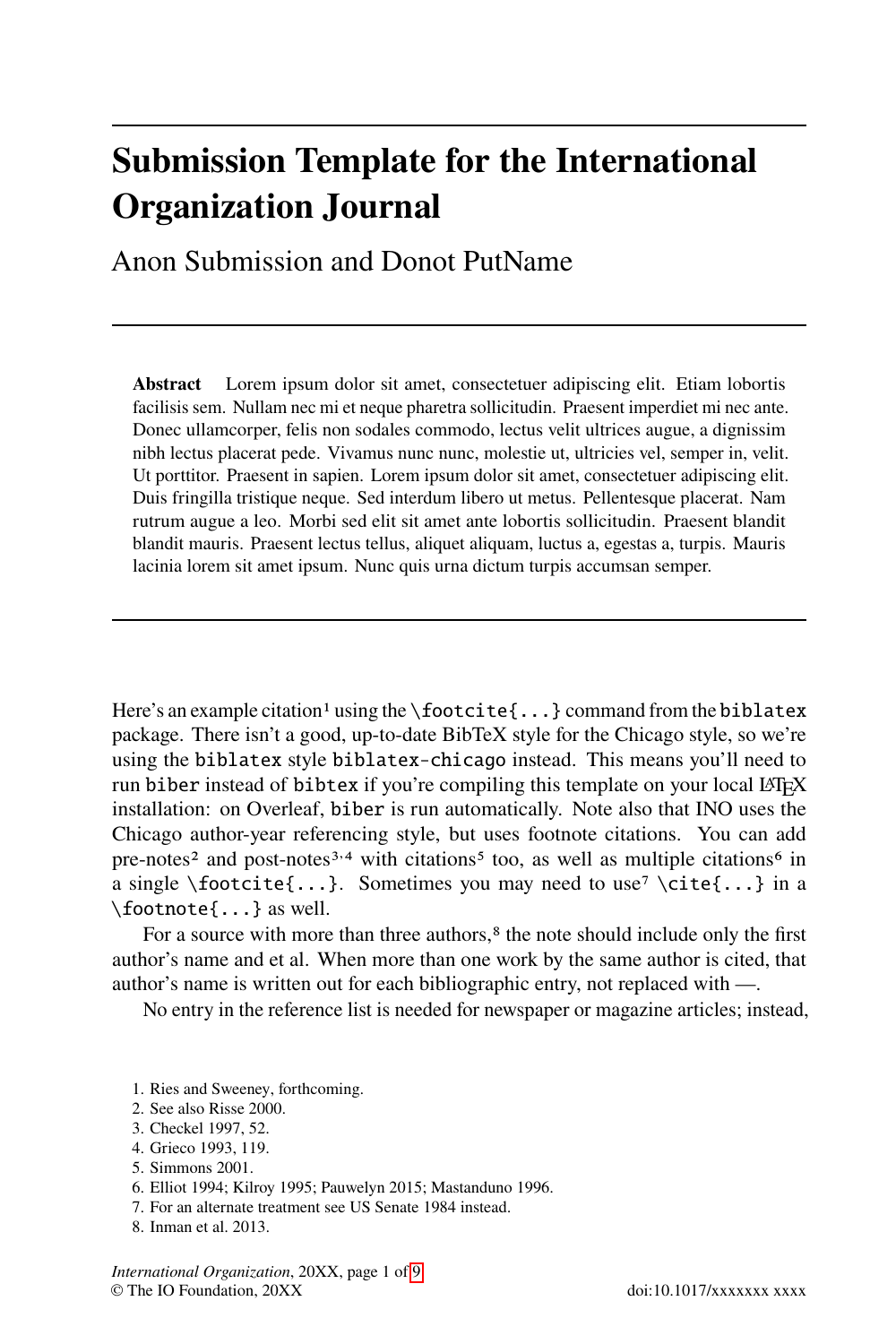include relevant information in a footnote.9 Article titles and authors are omitted except when including them would enhance understanding of points made in the text or the source.

Similarly, no entry in the reference list is needed for unpublished interviews. Instead, include relevant information in a footnote.10 If the interviewee was promised anonymity, describe Guidelines for Contributors 253 the informant as precisely as possible—for example, as a member of a category of individuals—without identifying the person.

**Author Anonymization** Omit self-references that reveal your identity. You can modestly cite your own work without using pronouns that reveal your identity. Do not use references to "Author" when these are likely to reveal your identity. If needed, you can use the censor package<sup>11</sup> to redact portions of text that may identify the authors.

#### **Example of a first section**

Figure [1](#page-2-0) shows a normal figure, while figure [2](#page-3-0) show one made up of two sub-figures. Figure [3](#page-4-0) is an example of a landscaped figure. You can use<sup>12</sup> the  $\frac{1}{\text{ol}}$  (floatnotes {...} command to add notes below figures<sup>13</sup>.

Lorem ipsum dolor sit amet, consectetur adipiscing elit, sed do eiusmod tempor incididunt ut labore et dolore magna aliqua. Ut enim ad minim veniam, quis nostrud exercitation ullamco laboris nisi ut aliquip ex ea commodo consequat. Duis aute irure dolor in reprehenderit in voluptate velit esse cillum dolore eu fugiat nulla pariatur. Excepteur sint occaecat cupidatat non proident, sunt in culpa qui officia deserunt mollit anim id est laborum.

Lorem ipsum dolor sit amet, consectetur adipiscing elit, sed do eiusmod tempor<sup>14</sup> incididunt ut labore et dolore magna aliqua. Ut enim ad minim veniam, quis nostrud exercitation ullamco laboris nisi ut aliquip ex ea commodo consequat. Duis aute irure dolor in reprehenderit in voluptate velit esse cillum dolore eu fugiat nulla pariatur. Excepteur sint occaecat cupidatat non proident, sunt in culpa qui officia deserunt mollit anim id est laborum.

Lorem ipsum dolor sit amet, consectetur adipiscing elit, sed do eiusmod tempor inciddt enim ad minim veniam, quis nostrud exercitation ullamco laboris nisi ut aliquip ex ea commodo consequat.

- 9. *Los Angeles Times*, 3 May 1993, A1
- 10. Author's interview with James Murphy, Washington, DC, July 1990
- 11.<https://ctan.org/pkg/censor>
- 12. Simmons 2014.
- 13. Halimi 1990.
- 14. Example of a normal footnote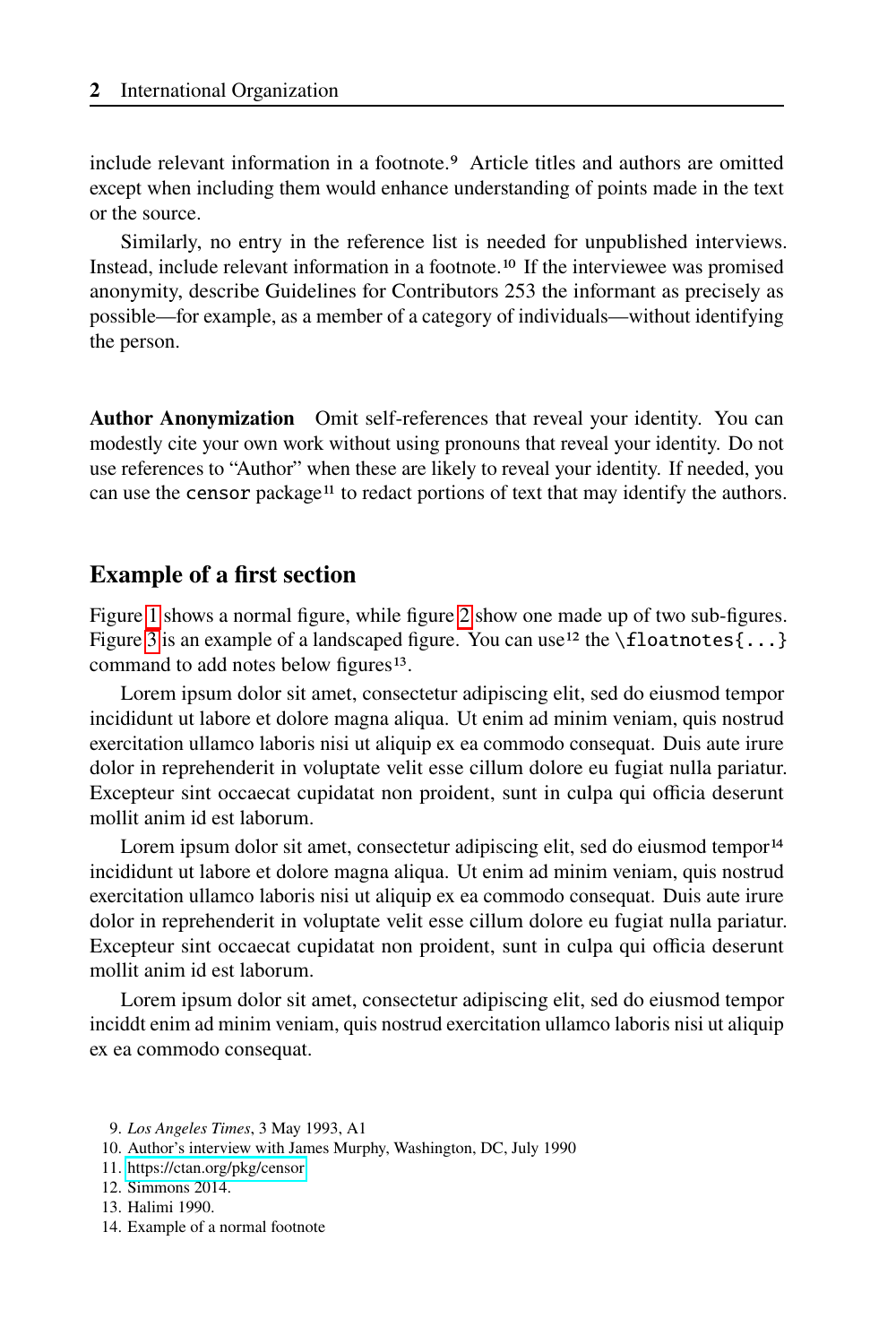| Speed (mph) | Driver               | Car                        | Engine           | Date     |
|-------------|----------------------|----------------------------|------------------|----------|
|             |                      |                            |                  |          |
| 407.447     | Craig Breedlove      | Spirit of America          | <b>GE J47</b>    | 8/5/63   |
| 413.199     | Tom Green            | <b>Wingfoot Express</b>    | WE J46           | 10/2/64  |
| 434.22      | Art Arfons           | <b>Green Monster</b>       | <b>GE J79</b>    | 10/5/64  |
| 468.719     | Craig Breedlove      | Spirit of America          | GE J79           | 10/13/64 |
| 526.277     | Craig Breedlove      | Spirit of America          | GE J79           | 10/15/65 |
| 536.712     | Art Arfons           | Green Monster              | <b>GE J79</b>    | 10/27/65 |
| 555.127     | Craig Breedlove      | Spirit of America, Sonic 1 | <b>GE J79</b>    | 11/2/65  |
| 576.553     | Art Arfons           | Green Monster              | GE J79           | 11/7/65  |
| 600.601     | Craig Breedlove      | Spirit of America, Sonic 1 | <b>GE J79</b>    | 11/15/65 |
| 622.407     | Gary Gabelich        | <b>Blue Flame</b>          | Rocket           | 10/23/70 |
| 633.468     | <b>Richard Noble</b> | Thrust 2                   | <b>RR RG 146</b> | 10/4/83  |
| 763.035     | Andy Green           | Thrust SSC                 | <b>RR</b> Spey   | 10/15/97 |

**TABLE 1.** *Automobile Land Speed Records (GR 5-10).*

*Notes:* Data from

[https://www.sedl.org/afterschool/toolkits/science/pdf/ast\\_sci\\_data\\_tables\\_sample.pdf](https://www.sedl.org/afterschool/toolkits/science/pdf/ast_sci_data_tables_sample.pdf)

<span id="page-2-0"></span>

*Notes:* Here are some notes. Here are some notes. Here are some notes. Here are some notes. Here are some notes. Here are some notes. Here are some notes. Here are some notes. Here are some notes. Here are some notes.

#### **FIGURE 1.** *This is a figure caption*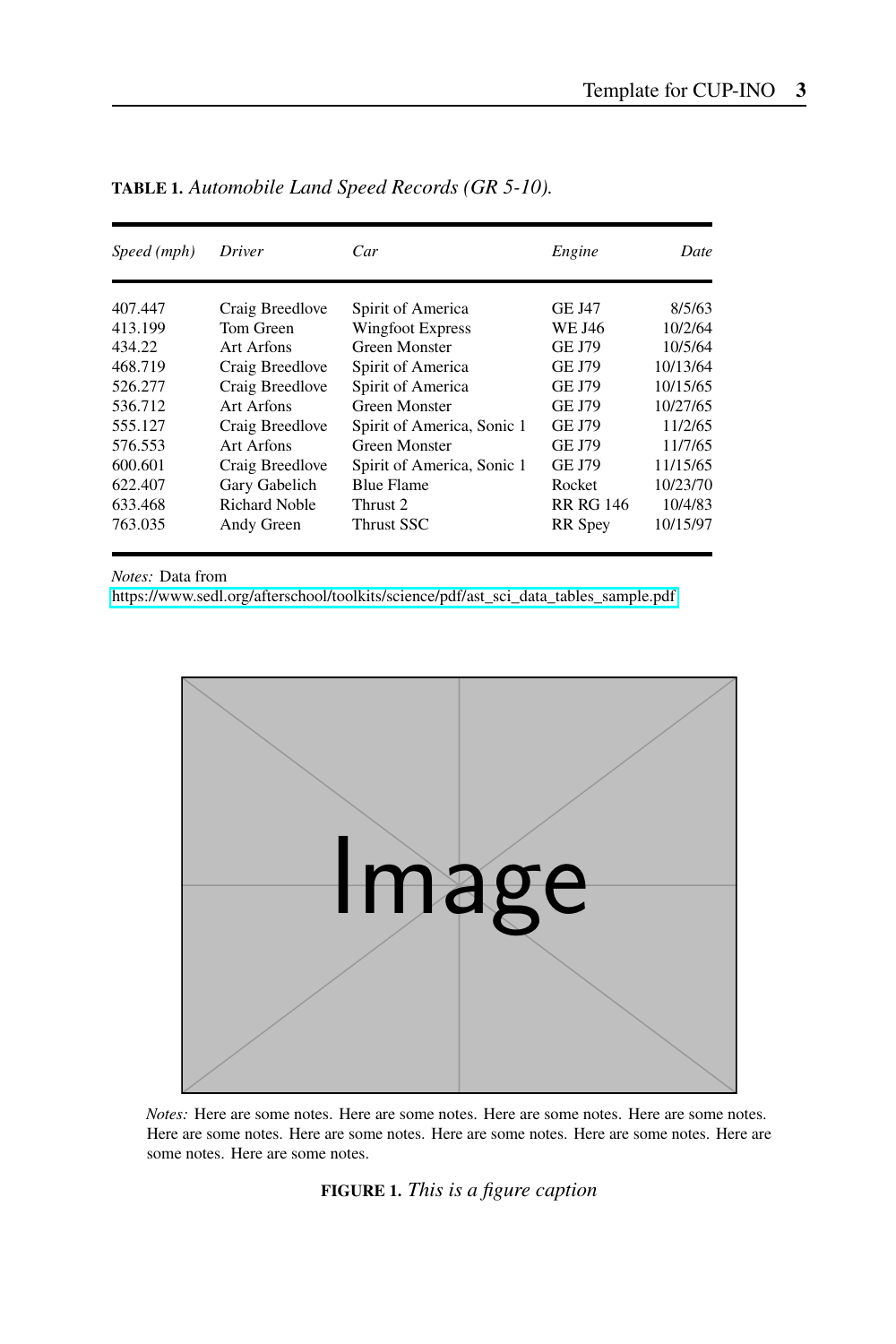<span id="page-3-0"></span>



A brief note for a subfigure. *Source:* the source

A brief note for a subfigure. *Source:* the source

**FIGURE 2.** *This is a caption for the entire figure*

# **Heading on level 1 (section)**

Lorem ipsum dolor sit amet, consectetuer adipiscing elit. Etiam lobortis facilisis sem. Nullam nec mi et neque pharetra sollicitudin. Praesent imperdiet mi nec ante. Donec ullamcorper, felis non sodales commodo, lectus velit ultrices augue, a dignissim nibh lectus placerat pede. Vivamus nunc nunc, molestie ut, ultricies vel, semper in, velit. Ut porttitor. Praesent in sapien. Lorem ipsum dolor sit amet, consectetuer adipiscing elit. Duis fringilla tristique neque. Sed interdum libero ut metus. Pellentesque placerat. Nam rutrum augue a leo. Morbi sed elit sit amet ante lobortis sollicitudin. Praesent blandit blandit mauris. Praesent lectus tellus, aliquet aliquam, luctus a, egestas a, turpis. Mauris lacinia lorem sit amet ipsum. Nunc quis urna dictum turpis accumsan semper.

#### **Heading on level 2 (subsection)**

Lorem ipsum dolor sit amet, consectetuer adipiscing elit. Etiam lobortis facilisis sem. Nullam nec mi et neque pharetra sollicitudin. Praesent imperdiet mi nec ante. Donec ullamcorper, felis non sodales commodo, lectus velit ultrices augue, a dignissim nibh lectus placerat pede. Vivamus nunc nunc, molestie ut, ultricies vel, semper in, velit. Ut porttitor. Praesent in sapien. Lorem ipsum dolor sit amet, consectetuer adipiscing elit. Duis fringilla tristique neque. Sed interdum libero ut metus. Pellentesque placerat. Nam rutrum augue a leo. Morbi sed elit sit amet ante lobortis sollicitudin. Praesent blandit blandit mauris. Praesent lectus tellus, aliquet aliquam, luctus a, egestas a, turpis. Mauris lacinia lorem sit amet ipsum. Nunc quis urna dictum turpis accumsan semper.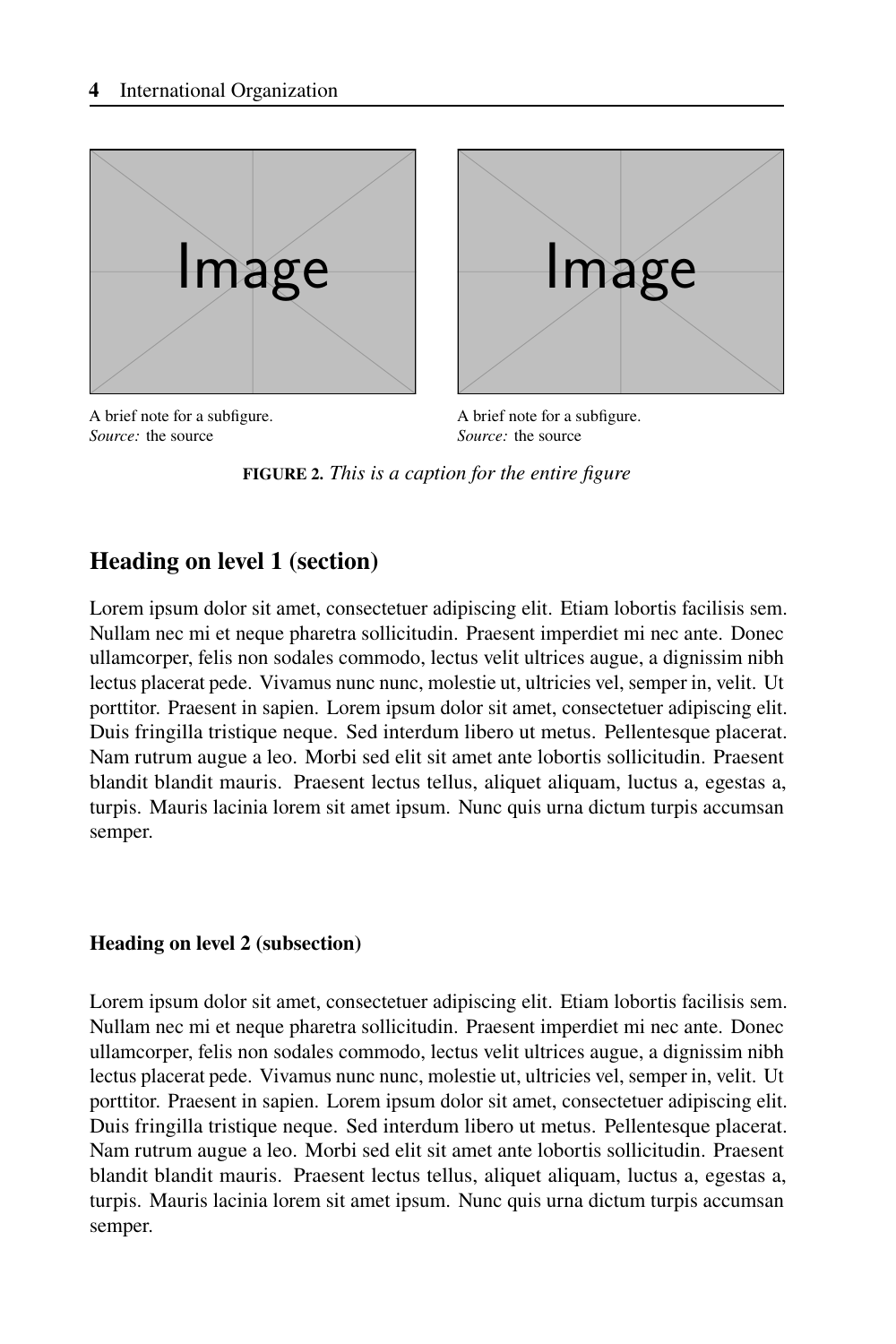<span id="page-4-0"></span>

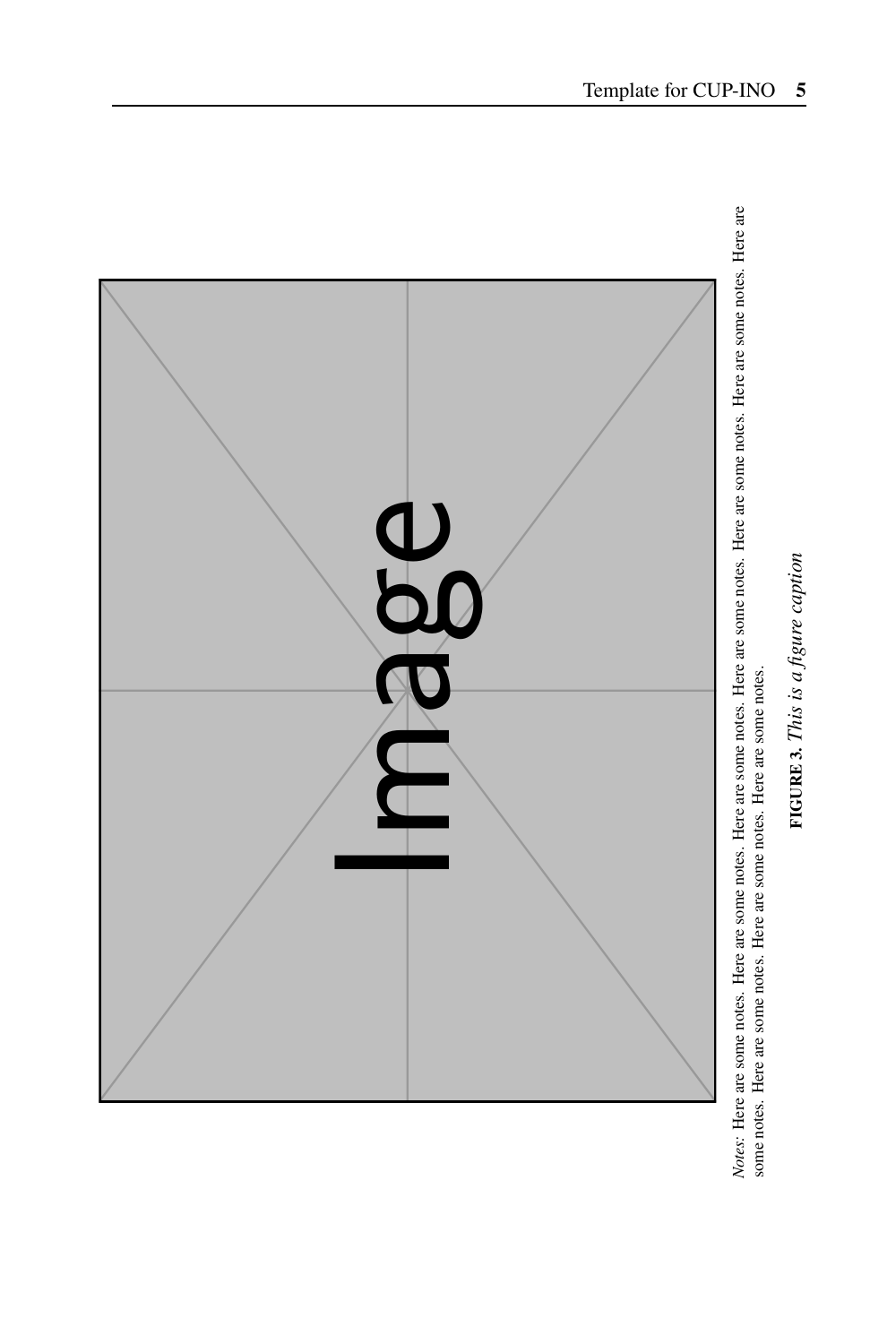#### **Heading on level 3 (subsubsection)**

Lorem ipsum dolor sit amet, consectetuer adipiscing elit. Etiam lobortis facilisis sem. Nullam nec mi et neque pharetra sollicitudin. Praesent imperdiet mi nec ante. Donec ullamcorper, felis non sodales commodo, lectus velit ultrices augue, a dignissim nibh lectus placerat pede. Vivamus nunc nunc, molestie ut, ultricies vel, semper in, velit. Ut porttitor. Praesent in sapien. Lorem ipsum dolor sit amet, consectetuer adipiscing elit. Duis fringilla tristique neque. Sed interdum libero ut metus. Pellentesque placerat. Nam rutrum augue a leo. Morbi sed elit sit amet ante lobortis sollicitudin. Praesent blandit blandit mauris. Praesent lectus tellus, aliquet aliquam, luctus a, egestas a, turpis. Mauris lacinia lorem sit amet ipsum. Nunc quis urna dictum turpis accumsan semper.

**Heading on level 4 (paragraph)** Lorem ipsum dolor sit amet, consectetuer adipiscing elit. Etiam lobortis facilisis sem. Nullam nec mi et neque pharetra sollicitudin. Praesent imperdiet mi nec ante. Donec ullamcorper, felis non sodales commodo, lectus velit ultrices augue, a dignissim nibh lectus placerat pede. Vivamus nunc nunc, molestie ut, ultricies vel, semper in, velit. Ut porttitor. Praesent in sapien. Lorem ipsum dolor sit amet, consectetuer adipiscing elit. Duis fringilla tristique neque. Sed interdum libero ut metus. Pellentesque placerat. Nam rutrum augue a leo. Morbi sed elit sit amet ante lobortis sollicitudin. Praesent blandit blandit mauris. Praesent lectus tellus, aliquet aliquam, luctus a, egestas a, turpis. Mauris lacinia lorem sit amet ipsum. Nunc quis urna dictum turpis accumsan semper.

# **Lists**

#### **Example for list (itemize)**

- First itemtext
- Second itemtext
- Last itemtext
- First itemtext
- Second itemtext

#### **Example for list (4\*itemize)**

- First itemtext
	- **–** First itemtext
		- ∗ First itemtext
			- · First itemtext
			- Second itemtext
		- ∗ Last itemtext
- **–** First itemtext
- Second itemtext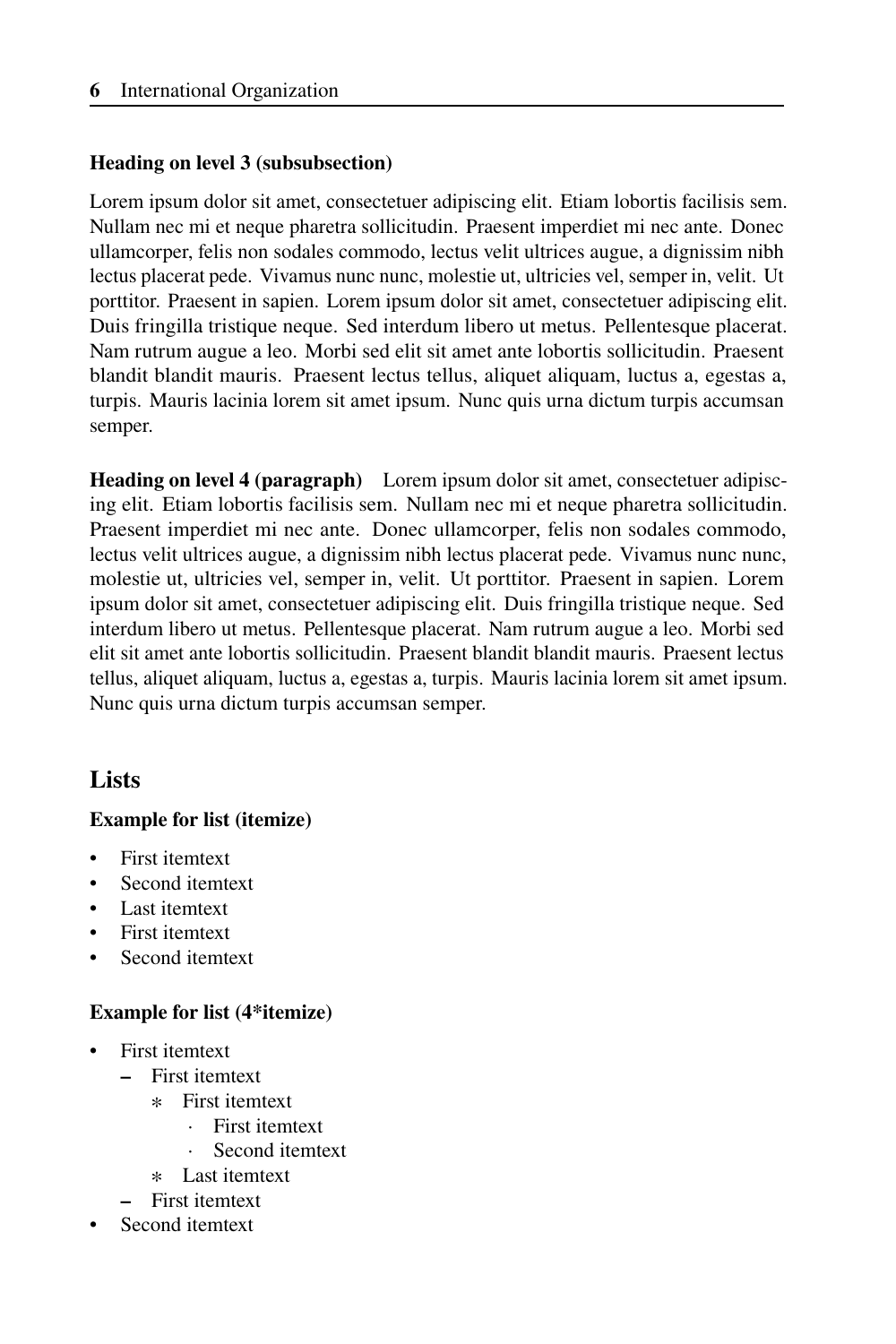#### **Example for list (enumerate)**

- 1. First itemtext
- 2. Second itemtext
- 3. Last itemtext
- 4. First itemtext
- 5. Second itemtext

#### **Example for list (4\*enumerate)**

- 1. First itemtext
	- (a) First itemtext
		- i. First itemtext
			- A. First itemtext
			- B. Second itemtext
		- ii. Last itemtext
	- (b) First itemtext
- 2. Second itemtext

#### **Example for list (description)**

**First** itemtext **Second** itemtext **Last** itemtext **First** itemtext **Second** itemtext

#### **Example for list (4\*description)**

**First** itemtext **First** itemtext **First** itemtext **First** itemtext **Second** itemtext **Last** itemtext **First** itemtext **Second** itemtext

A supplementary material section will always appear before the (optional) Appendix and Reference list. If you're certain that your submission won't have any supplementary material, you can add the nosupp option to the document class declaration, i.e.

```
\documentclass[nosupp]{cup-ino}
```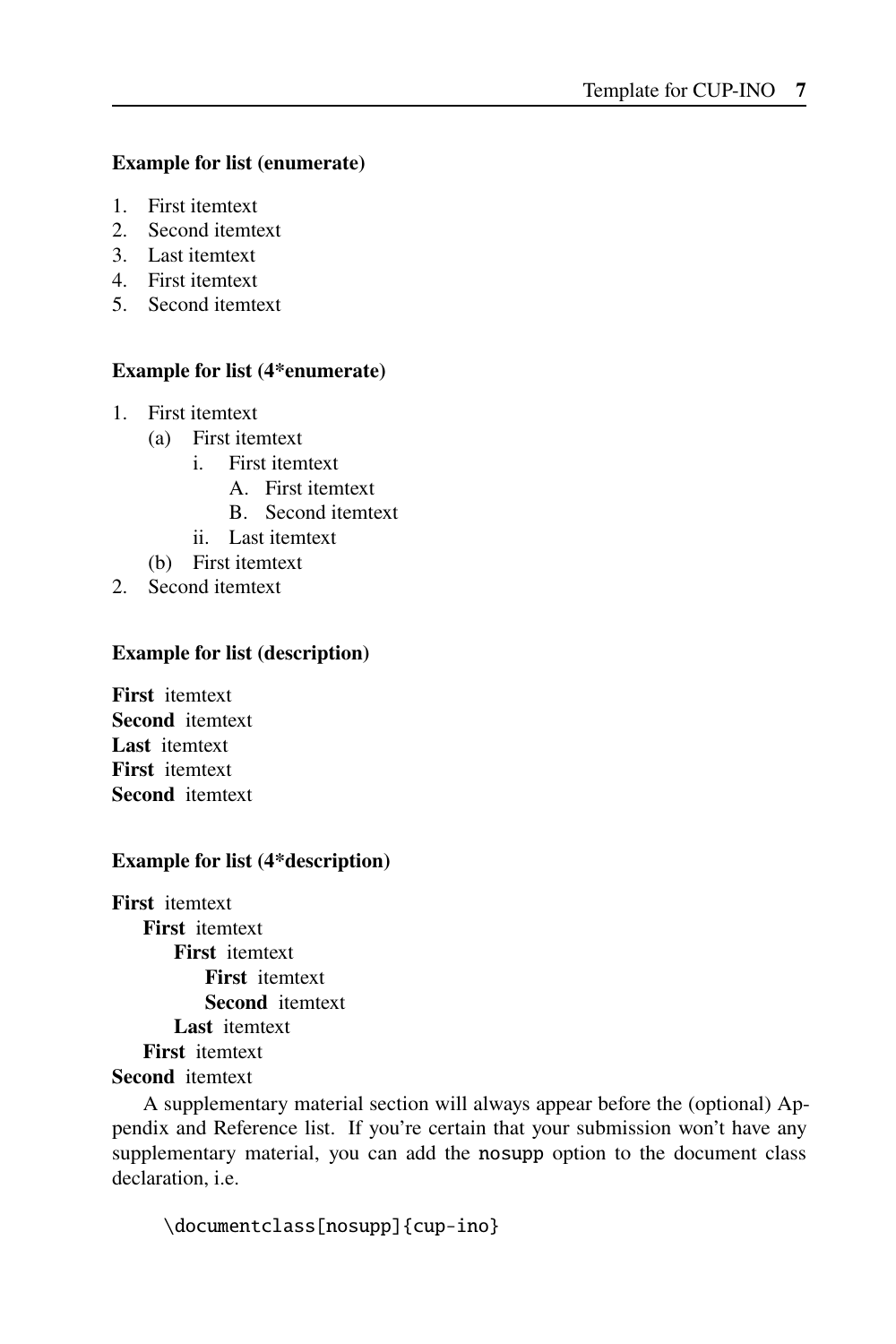### **Supplementary Material**

(This is dummy text) Supplementary material for this research note is available at <<https://doi.org/10.1017/Sxxxxxxxxx>.>

# **Appendix**



**FIGURE A1.** *Appendix figure*

**TABLE A1.** *Appendix table*

| abc | def | ghi | jkl | mno |
|-----|-----|-----|-----|-----|
| abc | def | ghi | jkl | mno |
| abc | def | ghi | jkl | mno |
| abc | def | ghi | jkl | mno |
| abc | def | ghi | jkl | mno |
| abc | def | ghi | jkl | mno |

## **References**

- Checkel, Jeffrey. 1997. *Ideas and International Political Change: Soviet/Russian Behavior and the End of the Cold War.* Yale University Press.
- Elliot, Jean K. 1994. Why the European Community Strengthens the State. Working Paper 52. Cambridge, MA: Center for European Studies, Harvard University.
- Grieco, Joseph. 1993. Anarchy and the Limits of Cooperation. In *Neorealism and New Liberalism: The Contemporary Debate,* edited by David Baldwin, 116–42. New York: Columbia University Press.
- Halimi, Serge. 1990. Sisyphus Is Tired: The French Left and the Exercise of Power, 1924–86. PhD diss., University of California, Berkeley.
- Inman, Molly, Roudabeh Kishi, Jonathan Wilkenfeld, Michele Gelfand, and Elizabeth Salmon. 2013. Cultural Influences on Mediation in International Crises. *Journal of Conflict Resolution* 58 (4):685–712.